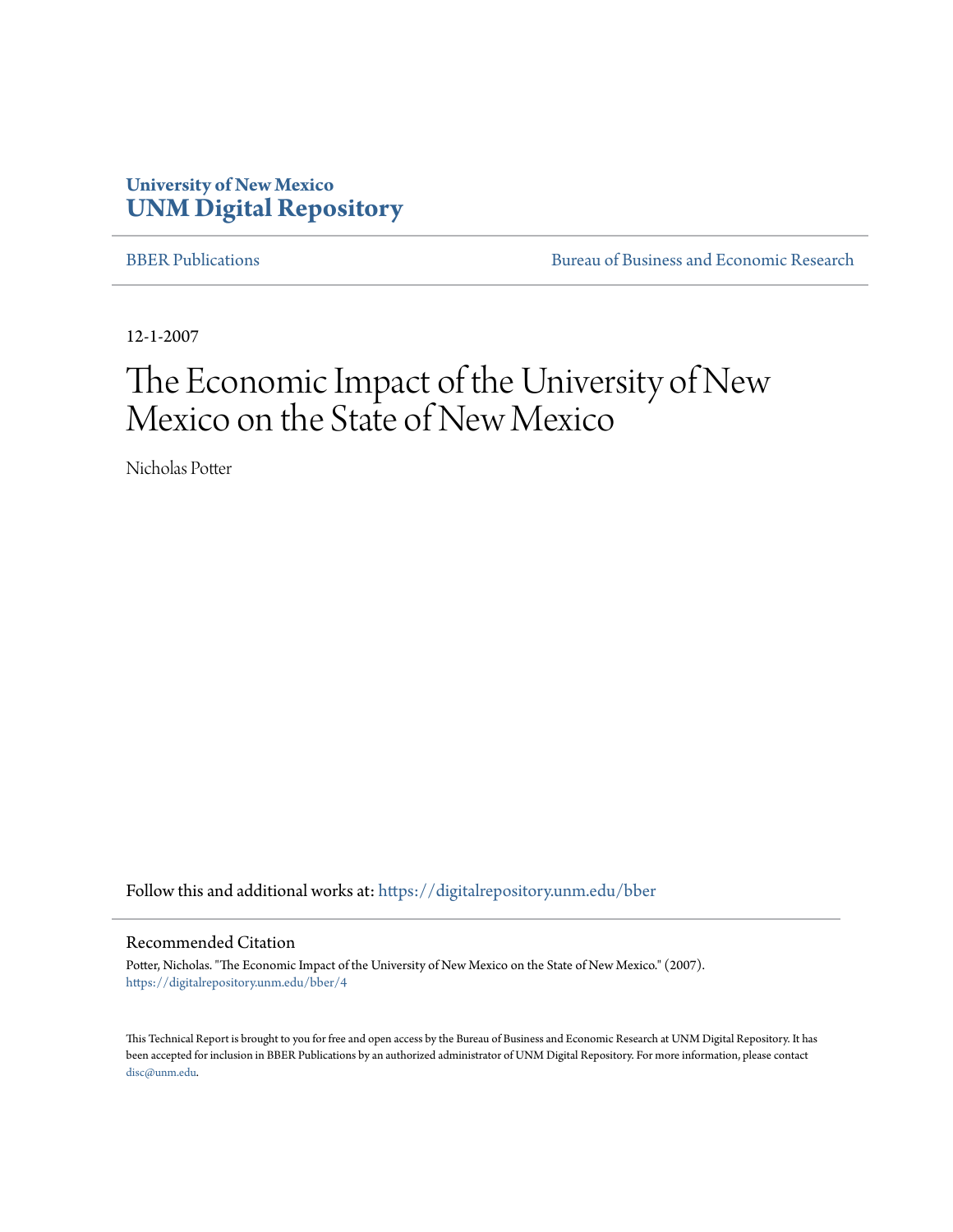

# **The Economic Impact of the University of New Mexico on the State of New Mexico**

**December 2007**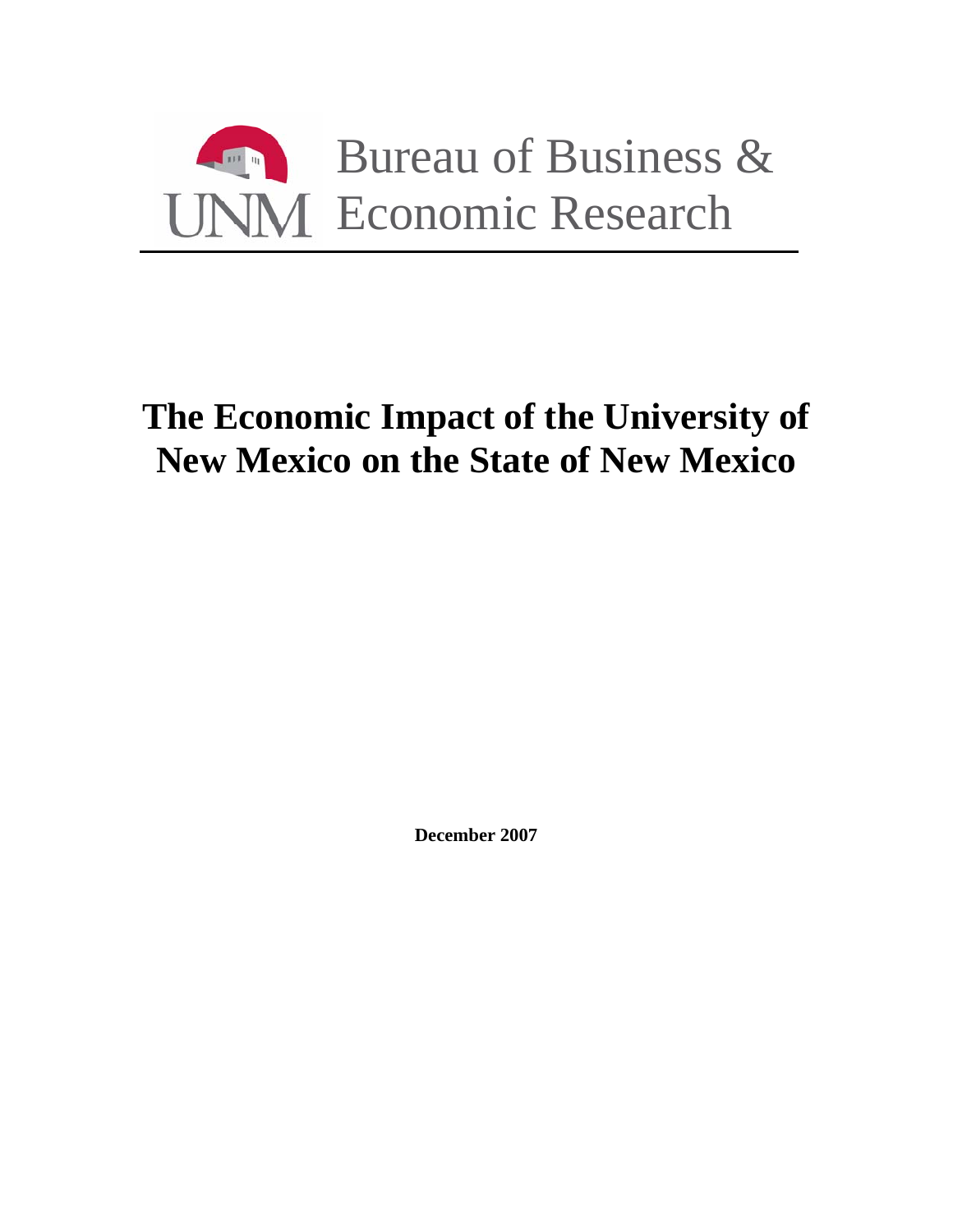# **The Economic Impact of the University of New Mexico on the State of New Mexico**

**December 2007**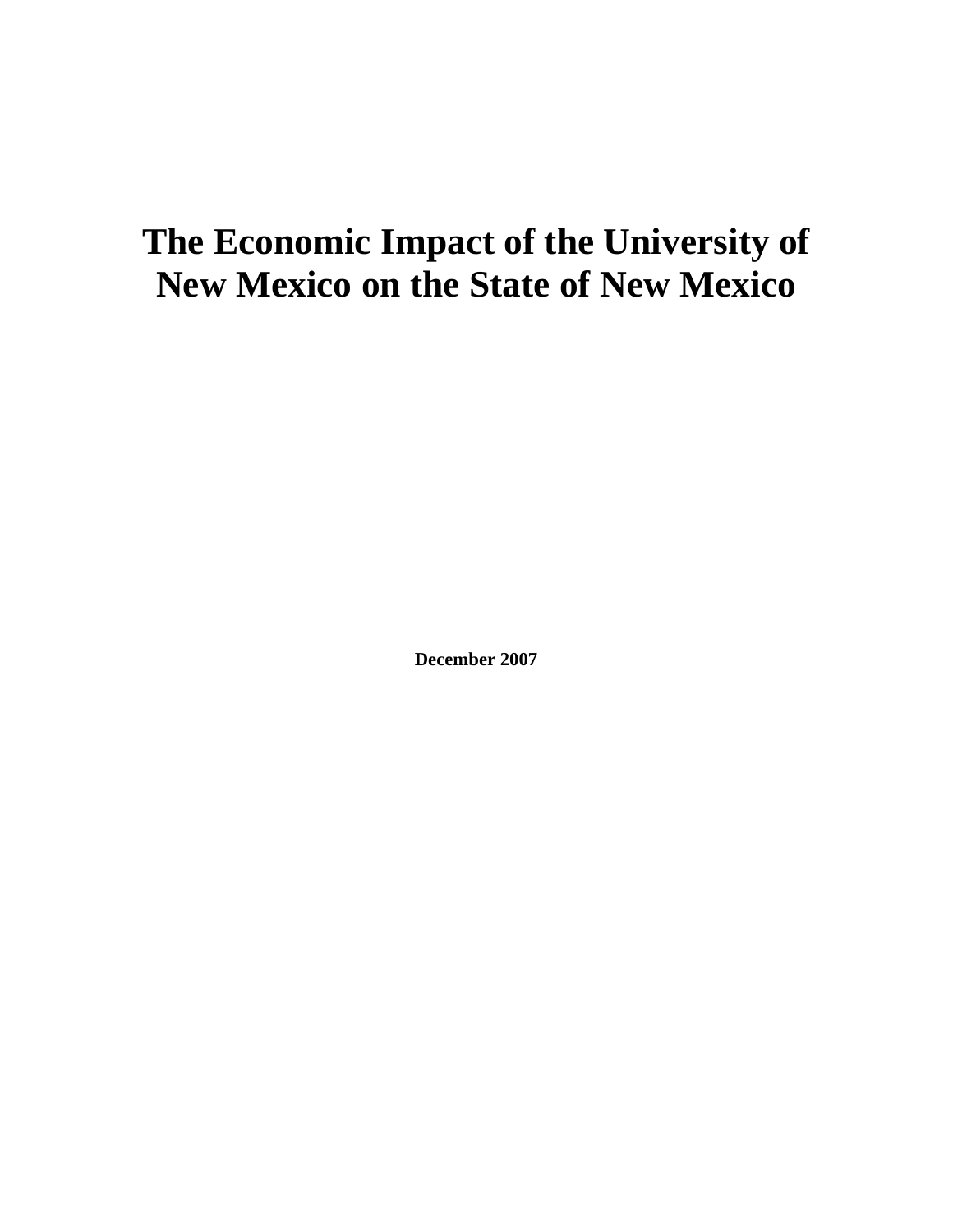### **Acknowledgements**

This project is the culmination of the work of several departments and many people. Jeremy LaFaver of the President's Office was instrumental in working with departments to get data to BBER on a short timeline. Ava Lovell, Marjorie Goldstein and Paul Jones in the Controller's Office were particularly helpful in gathering financial and employment data for both UNM and UNMH. Bruce Cherrin and Marty Desautels in the Purchasing Office gathered most of the expenditure data. Joey Evens in Benefits provided information on health and other benefits. Mark Chisholm at Institutional Research provided employment information by location. Rosella Clifford at the Student Health Center and Marisa Castaneda in the Student Employment Office provided information on student benefits and student employment and spending. Jodi Hannigan at the UNM Foundation provided information on gifts.

Several BBER staff assisted in producing this work as well. Joshua Akers was excellent at obtaining the necessary data from different departments. Daren Ruiz assisted by double checking data, investigating alternative modeling methods and generally serving as a sounding board for ideas. BBER Director Lee Reynis reviewed the work and made important suggestions for improving the overall analysis. Molly Bleeker reviewed the written work and other staff provided general support.

> Nicholas Potter Bureau of Business and Economic Research University of New Mexico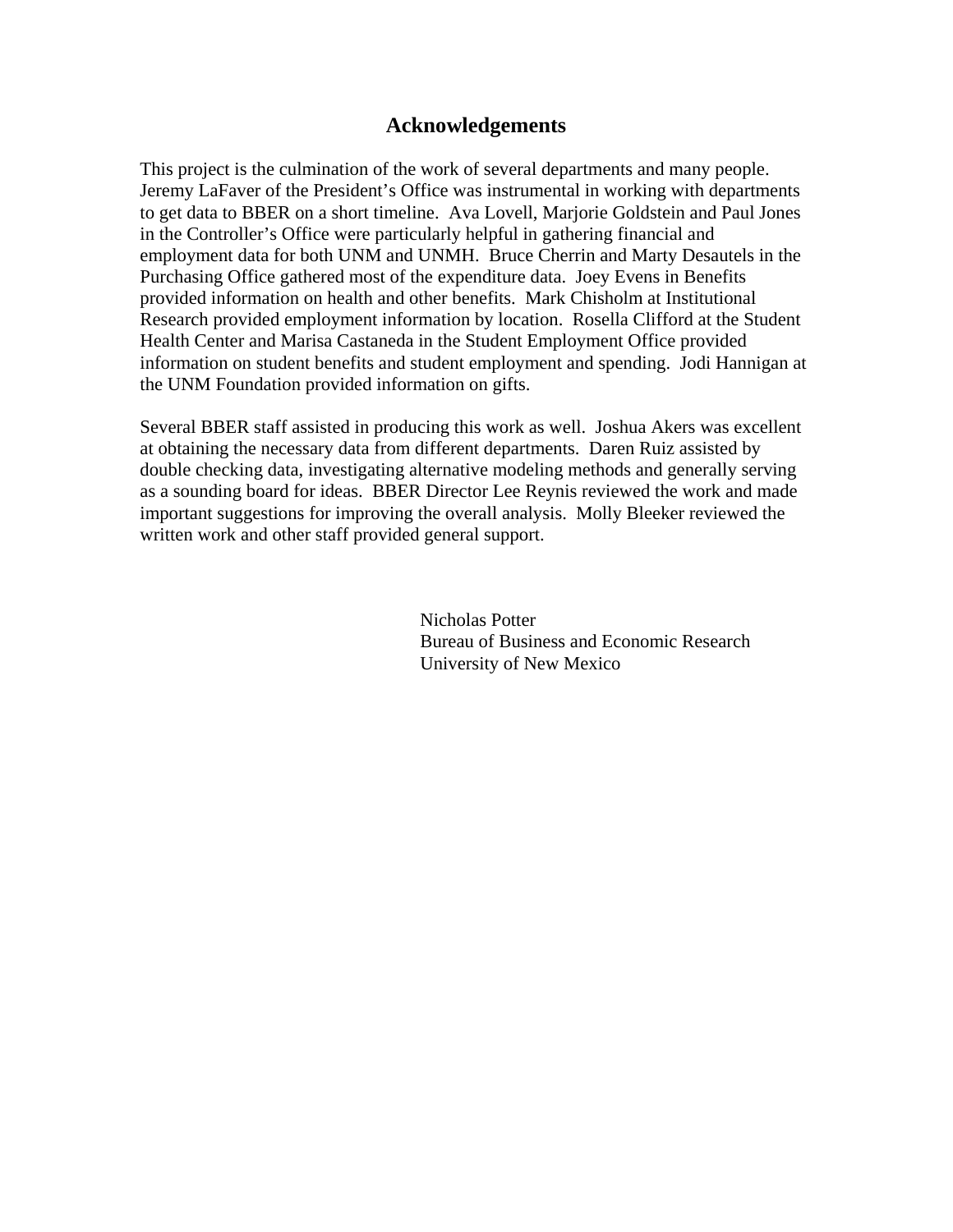## **Table of Contents**

|  | 15 |  |  |  |  |  |
|--|----|--|--|--|--|--|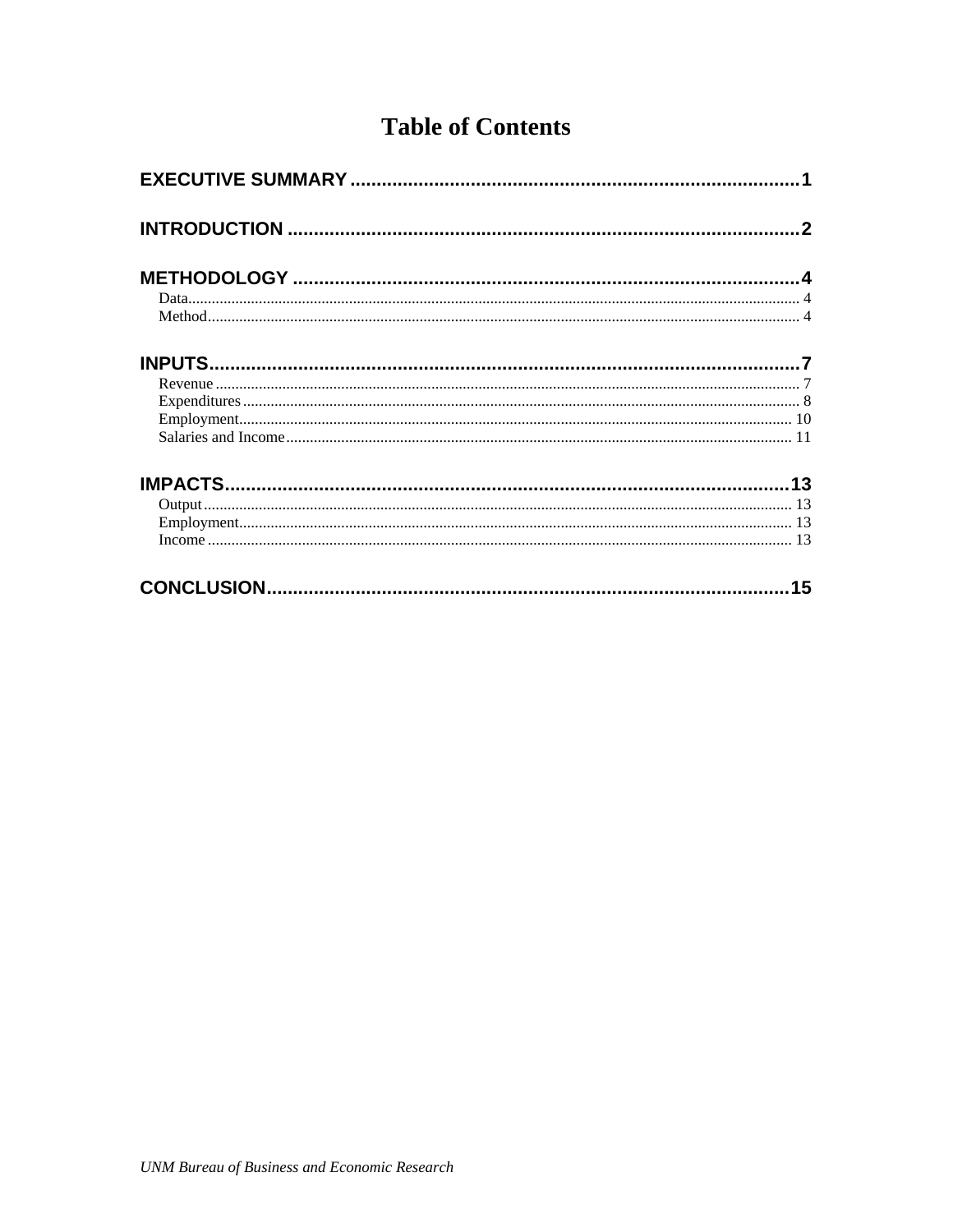<span id="page-5-0"></span>The University of New Mexico is a significant contributor to New Mexico's economy and has a significant impact resulting directly from its ability to attract out-of-state funds.

- In fiscal year 2007 UNM operations, including the main campus, branch campuses, the Health Sciences Center (HSC) and UNM hospitals accounted for \$1.75 billion in expenditures and 14,932 full-time equivalent jobs. Total salaries and benefits were \$860 million. Non-personnel expenditures totaled \$708 million.
- 41.2% of UNM's expenditures were supported by out-of-state revenue sources.
- These outside dollars supported \$710.1 million in UNM expenditures on goods and services, an estimated 81.9% of which (\$581.6) stayed in state as direct purchases from New Mexico businesses.
- These outside dollars also supported 6,045 full-time equivalent jobs and \$294.7 million of UNM's payroll.
- All this additional spending generated indirect and induced economic activity, generating approximately \$516 million in additional economic activity, \$144.9 in additional income and 5,394 additional full-time equivalent jobs through indirect and induced economic activity.
- The total economic impact of the out-of-state dollars UNM brought into New Mexico in fiscal year 2007 amounts to almost \$1.1 billion in total output, \$439.6 million in income, and 11,439 in full-time equivalent jobs. A total of \$1.88 was generated in the New Mexico economy for every dollar UNM spent in New Mexico that was supported by out-of-state revenues.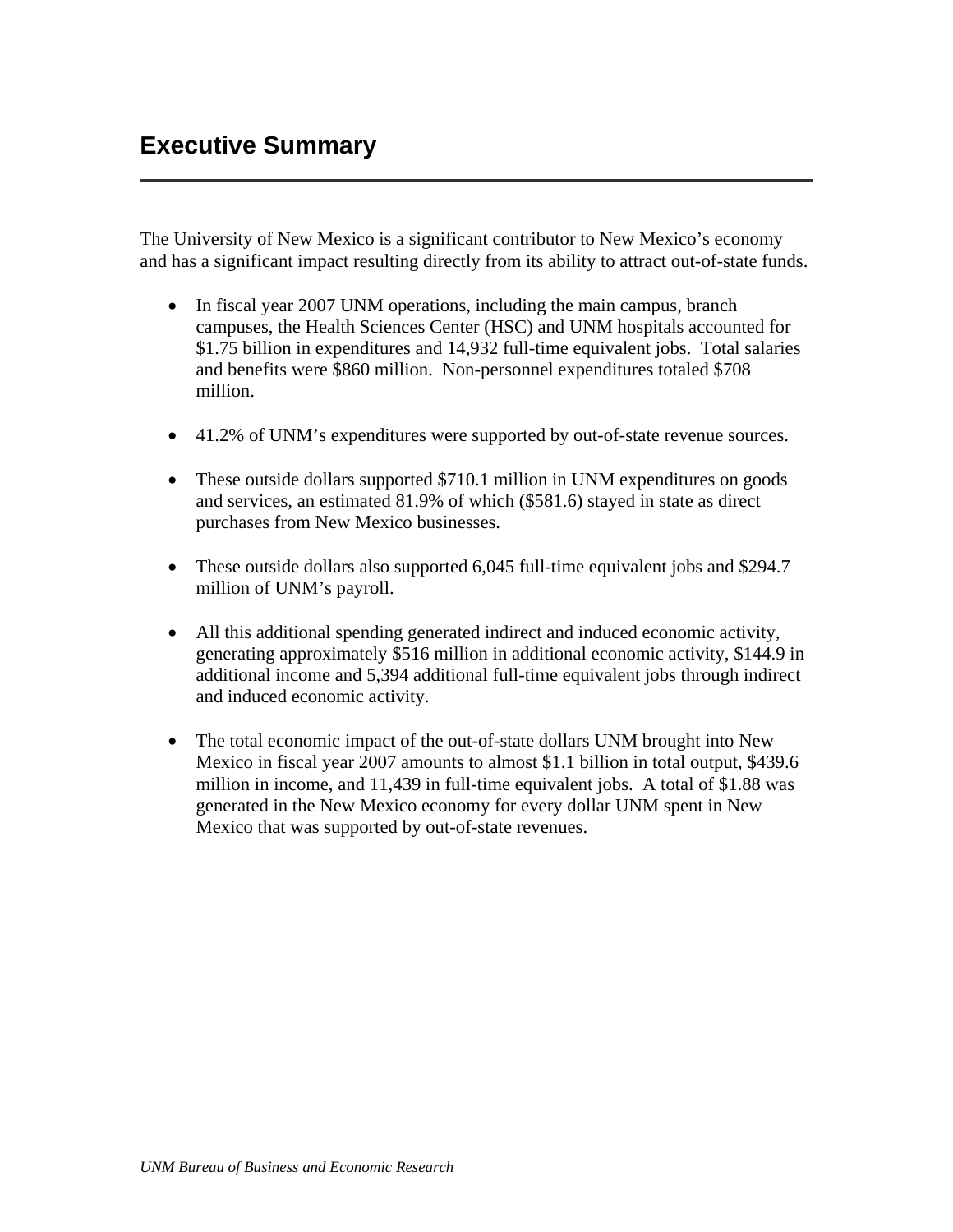## <span id="page-6-0"></span>**Introduction**

The University of New Mexico Office of the President commissioned the UNM Bureau of Business and Economic Research (BBER) to conduct a study of the economic impact of the University of New Mexico (UNM) on the economy of New Mexico for the Fiscal year 2007. This report contains the results of the study and outlines the data and methods used to arrive at these results.

This study focuses on the economic impact of spending and employment by UNM. The impacts show how the dollars that flow to UNM from out-of-state sources support direct spending on salaries, benefits, and good and services, and how that spending creates additional economic activity in the state of New Mexico. UNM's expenditures on goods and services create indirect effects as the firms supplying UNM buy supplies from other firms and employ people to produce their products. Part of the salaries of UNM employees and UNM vendors are spent in the community, creating further demand for goods and services and resulting in more people working and additional income. These two types of impacts, the indirect and induced effects, combined with the direct contribution of UNM funded by out-of-state sources, result in the total economic impact of the University of New Mexico on the state of New Mexico. However, this is not the maximum impact from UNM, as the impacts of other factors such as encouraging technology development and contributing to an educated workforce are likely to be substantial even if they are less easily quantified.

A summary of these impacts can be found in Table 1.1. Approximately 41 percent of UNM's revenues are from non-New Mexico sources. These out-of-state revenues total \$651.3 million (see Table 1.2). Additionally, an estimated 82 percent of UNM's expenditures occur within the state, largely due to assumed local construction spending. As a result, UNM's success in attracting out-of-state revenues is directly responsible for 6,159 full-time equivalent employees, \$294.7 million in salaries, and \$581.6 million in in-state expenditures. These direct impacts go on to fuel total economic activity of \$1,097.6 million in output, \$439.6 million in labor income, and 11,553 jobs.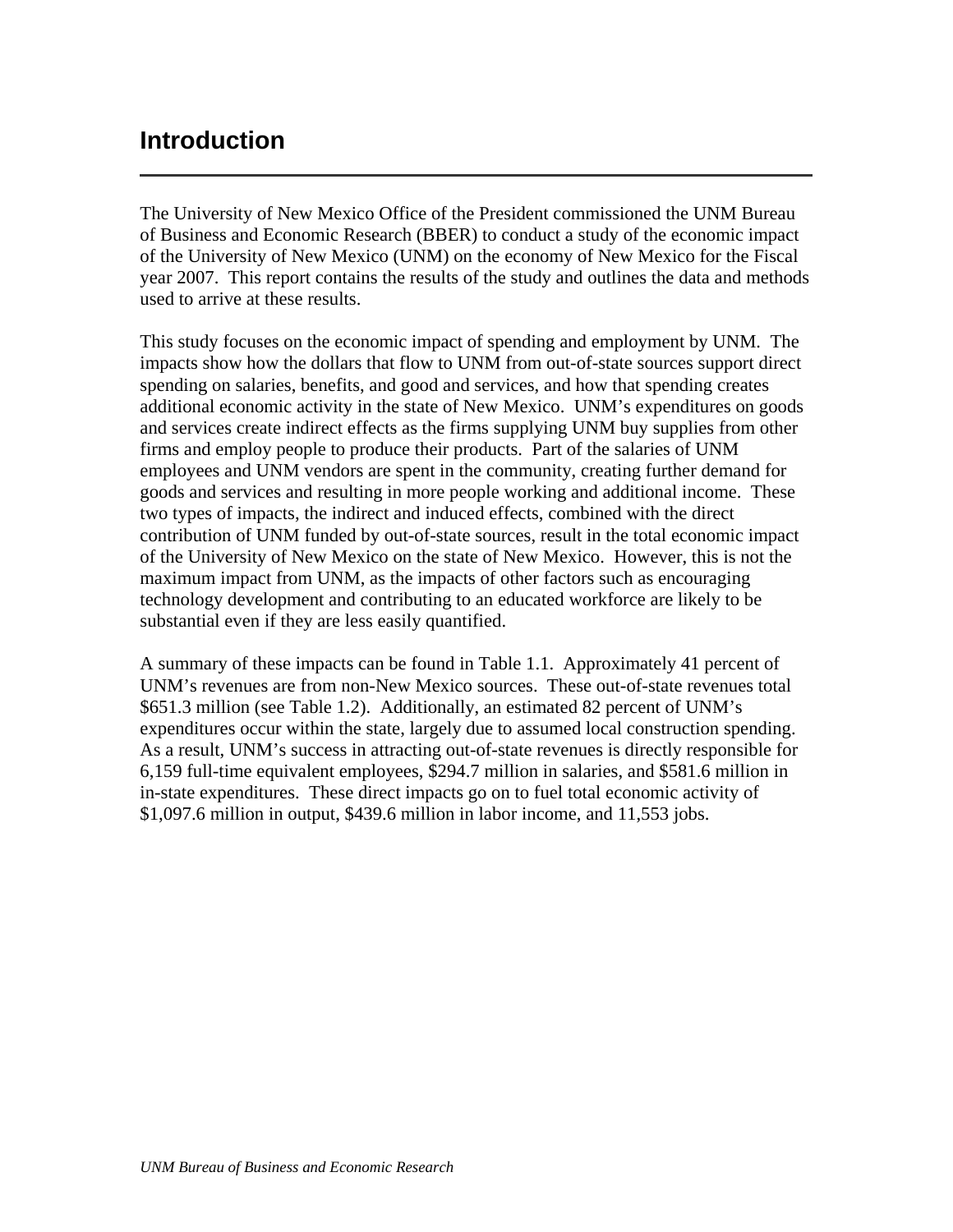#### **Table 1.1: Economic Impact of UNM on the State of New Mexico<sup>1</sup>**

|                         |               | Indirect /     |         |                   |
|-------------------------|---------------|----------------|---------|-------------------|
|                         | <b>Direct</b> | <b>Induced</b> | Total   | <b>Multiplier</b> |
| Output <sup>2</sup>     | 581.6         | 516.0          | 1,097.6 | 1.887             |
| Income <sup>3</sup>     | 294.7         | 144.9          | 439.6   | 1.492             |
| Employment <sup>4</sup> | 6,159         | 5.394          | 11,553  | 1.876             |

<sup>1</sup> Excludes componenets such as foundations, earnings of alumni, and technology attraction

 $2$  Output = University expenditures supported by out-of-state revenue and student expenditures

(excluding out-of-state spending)

 $3$  Income = Disposable income supported by out-of-state revenue

 $4$  Employment = Full-time equivalents supported by out-of-state revenue

Source: BBER analysis using Implan Pro 2.0 *UNM Bureau of Business and Economic Research, 2007*

Some aspects of this impact may be overestimated. In particular, 100 percent of the activity from construction expenditures was assumed to be in-state because the majority of construction activity occurs in-state and most workers are New Mexico residents even if the contractor is located out-of-state. However, there is some flow of dollars out of thes state when out-of-state contractors and workers are utilized. Such leakages are not captured in these results. Additionally, health insurance spending by UNM was also assumed to be 100 percent in state. This likely overstates the impact of health care spending because profits of non-New Mexico insurance providers and the activity of a portion of their workers will occur out of state. In general, to the extent that insurance providers or construction contractors are national or non-New Mexico in origin, some measure of the profits and expenses, and ultimately economic impacts, will occur out of state.

The following sections of the report provide more detail regarding the methodology used to estimate the impacts, the data and inputs that represent direct economic activity, and the resulting total economic impacts in terms of output, income, and employment. The report's conclusion discusses the results and addresses questions and concerns.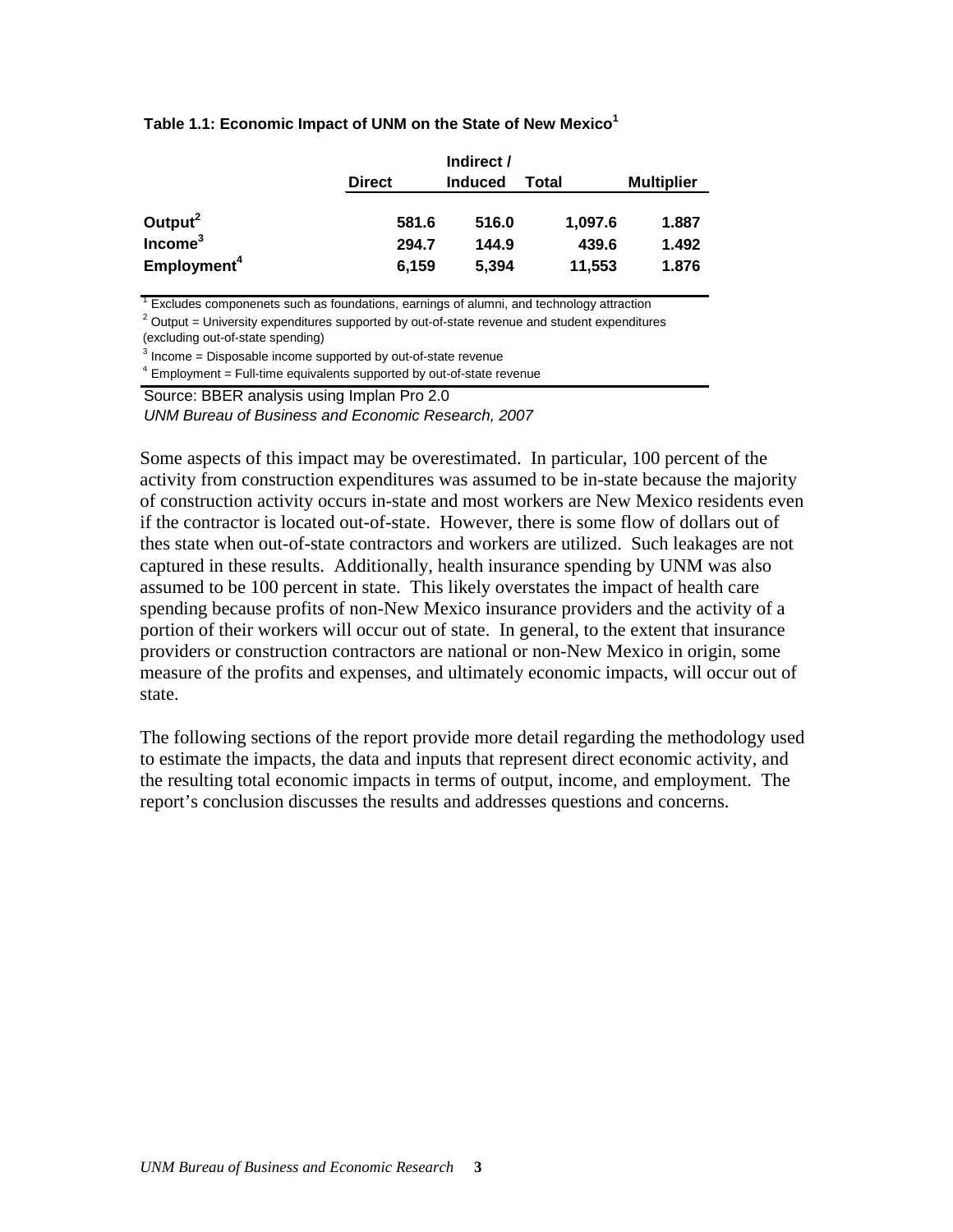## <span id="page-8-0"></span>**Methodology**

This study builds on previous studies performed by  $BBER<sup>1</sup>$  $BBER<sup>1</sup>$  $BBER<sup>1</sup>$  and is based on a generally accepted method of measuring the impact of universities used in other states. This method, which can be described as an "export-base" method, recognizes that only those expenditures supported by out-of-state revenues can be considered to have a tangible impact on New Mexico's economy because revenues generated from in-state sources would presumably flow to some other activity if UNM did not exist, and so still yield and economic impact. As a result, UNM's contribution to the state of New Mexico's economy is derived from it's ability to attract revenues from outside of New Mexico.

## **Data**

Several key departments at UNM contributed revenue, expenditure, employee, and student data for this analysis. In particular, the Controller's Office was able to provide revenues according to source and location (main campus, branch campuses, the Health Sciences Center and UNM hospitals). They were also able to provide employee and salary counts for all UNM employees and information on revenues, expenditures, capital projects and employment for UNM hospitals. The Purchasing Office provided detailed expenditure data for UNM's main campus and branch campuses. The UNM Foundation gave information regarding gifts received in Fiscal year 2007 and whether or not the source was within New Mexico. Finally, the Student Employment Office and Student Health Center provided student information including the number of students at different locations and by type of degree as well as those students that were non-residents and the tuition rate they were paying and an estimated student budget.

This data was used to estimate the percent of revenues that originated out-of-state followed by the percent of expenditures that went to in-state vendors. These percentages can have a large effect on the size of the impacts and the detailed information provided by UNM's various departments allowed for more accurate estimates than in the past.

### **Method**

 $\overline{a}$ 

The basic premise behind the method used in this study is described above. The following steps were taken to estimate the economic impact of UNM on the New Mexico economy. First revenues from out-of-state sources were estimated by location for Fiscal year 2007. Following this, the percent of expenditures spent in-state was estimated. The result is a simple method that takes the following form:

*Direct Impact = (% Out-of-state Revenues) X (% In-state Expenditures) X (Total Expenditures)* 

<span id="page-8-1"></span><sup>&</sup>lt;sup>1</sup> Francis, Norton. "The Economic Impact of The University of New Mexico on the State of New Mexico". Bureau of Business and Economic Research, UNM. January 2004.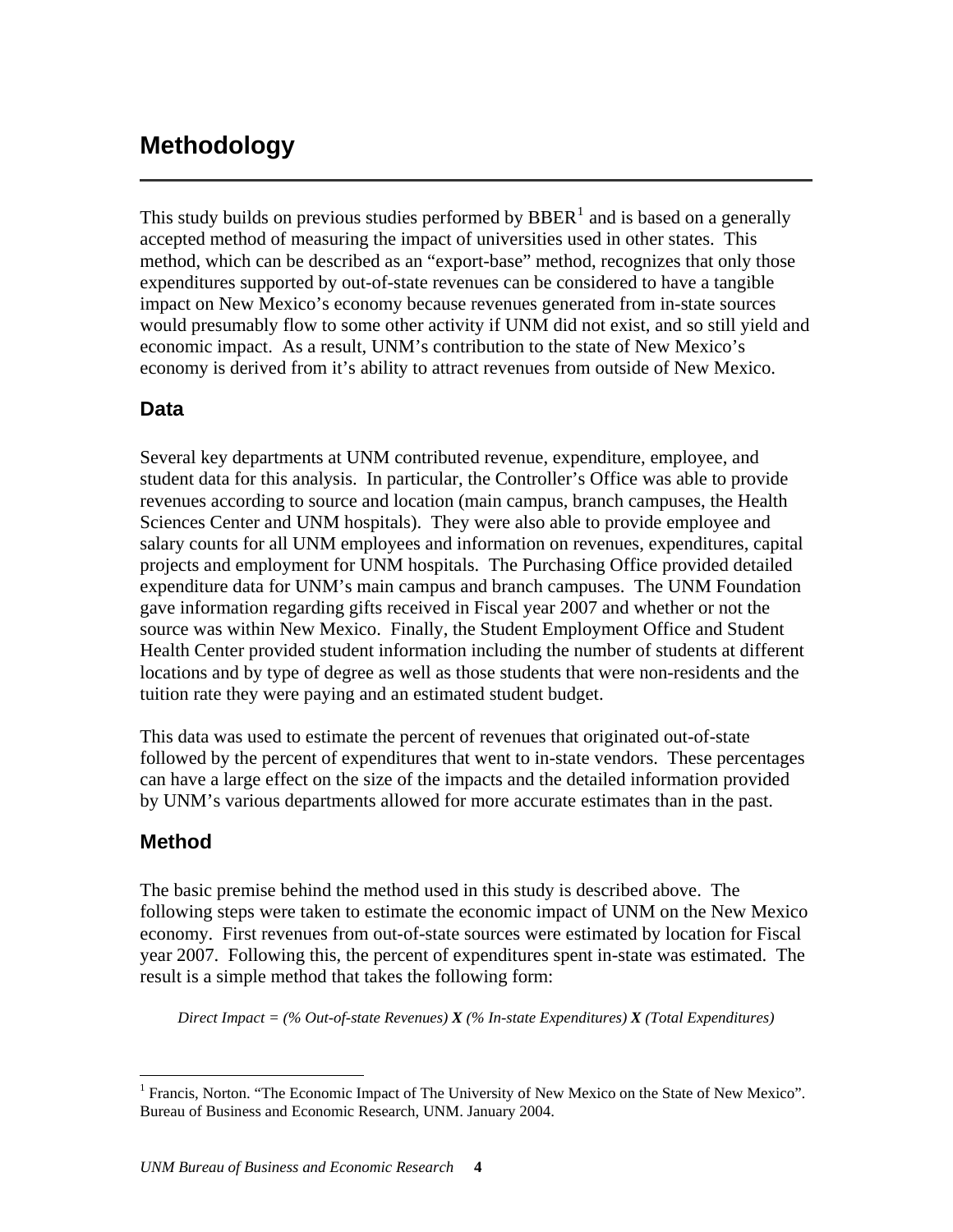The percent of revenues from out-of-state were estimated based on funding source as determined by data from the Controller's Office and by data from the Fiscal year 2007 University of New Mexico Annual Report draft. This data listed revenues by UNM location as well as the percent estimated by the Controller's Office to be out-of-state.

The percent of non-personnel expenditures occurring in-state were determined based on estimates from the Purchasing Office. Benefits and construction and capital projects expenditures were assumed to occur one hundred percent in-state.

Employee spending was estimated based on salary information provided by the Controller's Office. Total income was adjusted to take into account both the percent of revenues originating from out-of-state sources as well as taxes and payments paid by employees. The resulting values are estimates of disposable income, which represent the actual purchasing power of UNM employees. This spending was applied to Implan's estimated household spending profiles according to income category.

Student expenditures on tuition and fees, room and board, and books and supplies were included in UNM revenues. Miscellaneous expenses were a relatively small portion of overall impacts, and were included in overall measures of household spending to determine impacts.

Classification of UNM's non-personnel expenditures, construction and hospital expenditures, the in-state share of expenditures for suppliers of these goods and services, and the estimation of economic impacts on output, salaries and employment were determined using Implan Pro  $2.0^2$  $2.0^2$  and the latest available Implan data set (2004).

Implan uses a variety of data sources to estimate the total economic impacts of economic activity. These additional impacts occur in two ways. **Indirect impacts** are a result of expenditures by UNM on goods and services necessary to perform its activities. These expenditures are a demand for the goods and services of other companies, who must then purchase their own goods and services and hire employees to produce their product. The sum total of these iterative purchases and employee hiring are termed indirect impacts.

The second way in which additional economic activity occurs is through **induced impacts**, which are a result of the spending of employees of UNM and vendors who are satisfying UNM's demand for goods and services. The spending of these employees creates further demand for goods and services for which firms must again purchase supplies and hire employees to produce. The sum of these iterations is collectively known as induced impacts.

These two impacts combined with the initial activity provided by UNM expenditures yield the total economic activity that results from the share of UNM expenditures supported by out-of-state revenues. Dividing this total by the original direct activity

 $\overline{a}$ 

<span id="page-9-0"></span><sup>&</sup>lt;sup>2</sup> Minnesota IMPLAN Group, Inc. IMPLAN System (data and software), 1725 Tower Drive West, Suite 140, Stillwater, MN 55082. http://www.implan.com.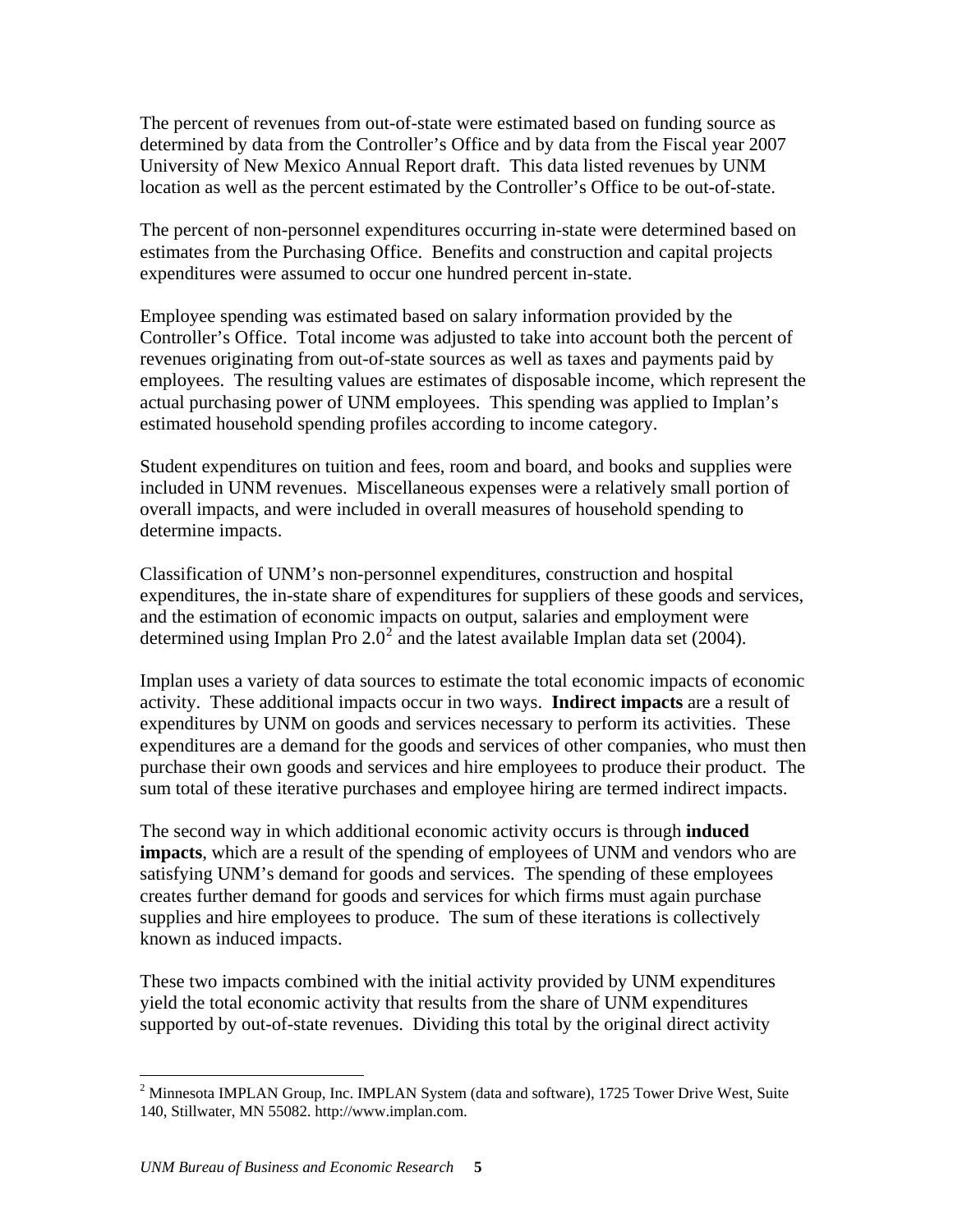gives **multipliers**, which provide a measure of economic activity generated per dollar or per employee. The economic impacts presented below are discussed in these terms.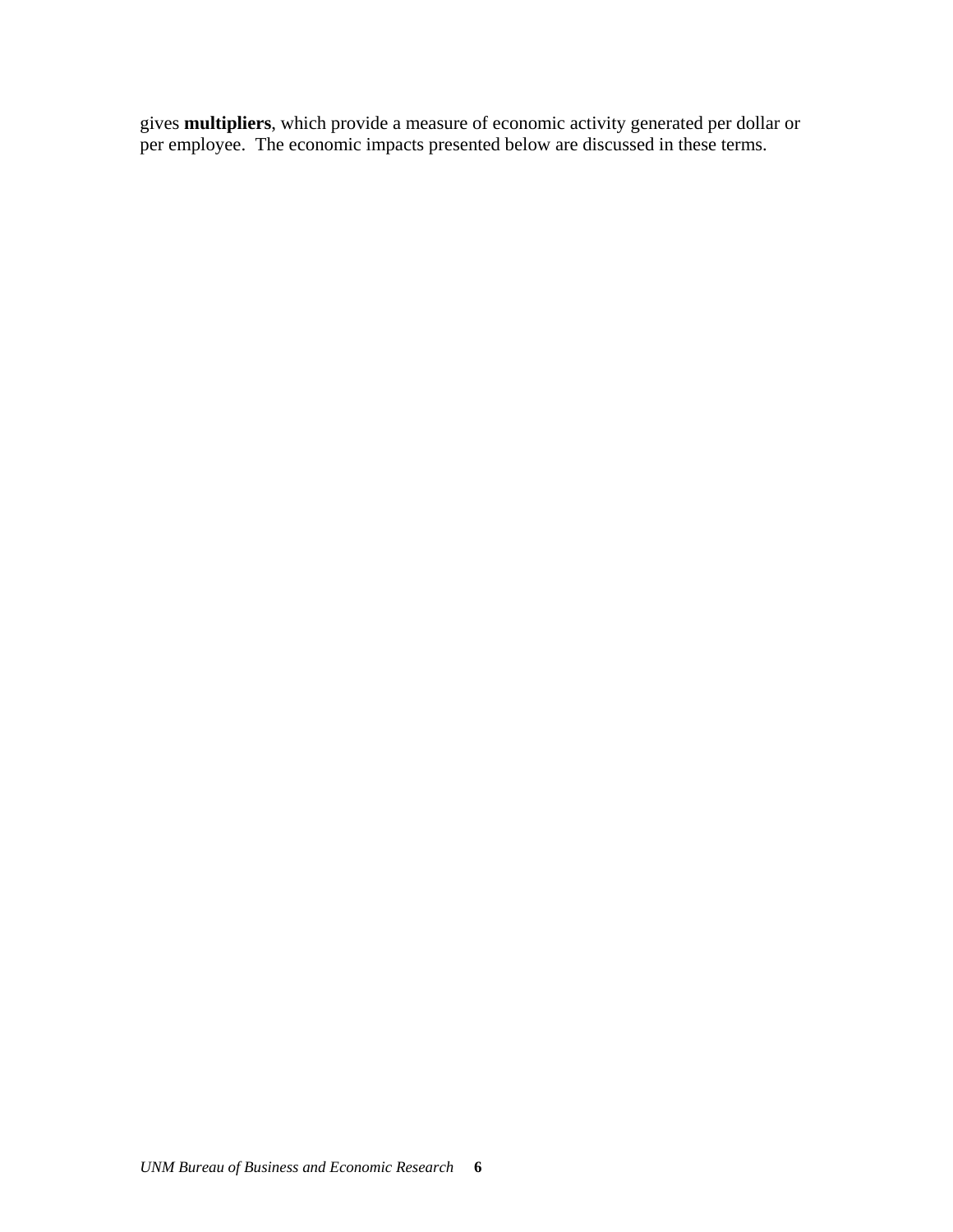## <span id="page-11-0"></span>**Inputs**

Inputs are the most important factor in accurately determining the economic impact of UNM. The input data resulting from the following calculations determine the base for the direct impact on UNM. All derivative indirect and induced impacts are dependent on the accuracy of the initial inputs.

## **Revenue**

Revenue sources were provided by the UNM Controller's Office by site and are presented in full in Table 1.2 (see Appendix A for revenue distribution by site). State and local appropriations and patient revenue make up the bulk of UNM's revenue, with tuition/fees, federal grants, and sales and services making up the majority of the remaining revenue. Following the export-base methodology described earlier, all state and local sources are considered to have zero economic impact on the state since it is assumed they would be spent elsewhere if they did not go to the university. Federal revenues in Table 1.2 include only federal contracts and grants. Federal Medicare and Medicaid payments are included in patient revenues. Tuition and fees include overall payments as well as scholarships and grants, with the percent coming from non-New Mexico sources being determined by students who are non-residents. Gifts were provided by the UNM Foundation, with the percent from out-of-state determined by the location of the donating party.

|                                                                        | Total Revenues <sup>1</sup> |                    | % Non-New<br><b>Mexico Source</b> | <b>Direct</b><br><b>Revenues</b> |                       |
|------------------------------------------------------------------------|-----------------------------|--------------------|-----------------------------------|----------------------------------|-----------------------|
|                                                                        | \$ Millions                 | %                  | %                                 |                                  | \$ Millions           |
| Tuition/Fees<br>State and Local                                        | \$<br>105.2<br>415.6        | 6.7<br>26.3        | 6.0<br>0.0                        | \$                               | 6.3                   |
| Federal<br>Sales/Service<br>Gifts                                      | 192.5<br>123.0<br>74.7      | 12.2<br>7.8<br>4.7 | 100.0<br>21.5<br>54.3             |                                  | 192.5<br>26.4<br>40.5 |
| Contracts/Grants <sup>2</sup><br>Patient Revenue <sup>3</sup><br>Other | 93.7<br>530.5<br>43.8       | 5.9<br>33.6<br>2.8 | 31.8<br>63.7<br>40.8              |                                  | 29.8<br>337.8<br>17.8 |
| Total                                                                  | \$<br>1,579.0               | 100.0              | 41.2                              | S                                | 651.3                 |

#### **Table 1.2: Summary of Revenue Sources**

*Fiscal Year 2007*

<sup>1</sup> Bond financing not included

 $2$  Federal contracts and grants are included in "Federal"

<sup>3</sup> "Patient Revenue" includes Medicaid and Medicare which are not included in "Federal"

Source: UNM Controller, UNM Foundation, UNM Health Sciences Center *UNM Bureau of Business and Economic Research, 2007*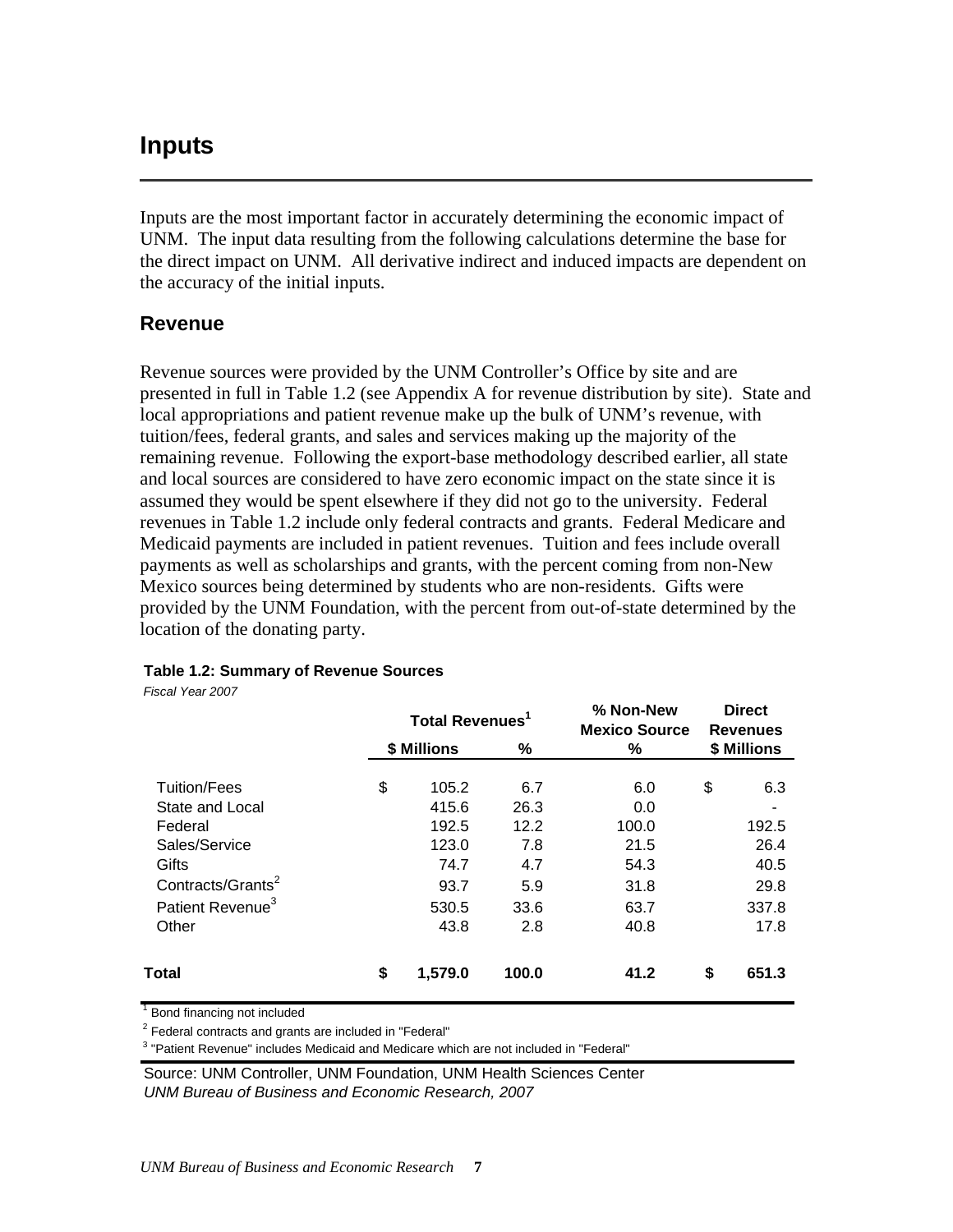## <span id="page-12-0"></span>**Expenditures**

Table 1.3 shows expenditures for fiscal year 2007, except in the case of construction and capital spending, which is averaged over 3 years. Compensation is broken out by salary to employee type and then by benefits for each UNM location. UNM spent over \$1.7 billion in fiscal year 2007, evenly split between employee compensation and expenditures on construction and non-personnel operations.

#### **Table 1.3: Expenditures**

*Fiscal Year 2007 - \$ Millions*

|                                                                              | <b>Main Campus</b>           |    | <b>Branch</b><br><b>Campuses</b> |      | <b>Health Sciences</b><br>Center <sup>1</sup> |      | <b>UNM</b><br>Hospitals $2$ |   | <b>Total</b><br><b>Expenditures</b> |
|------------------------------------------------------------------------------|------------------------------|----|----------------------------------|------|-----------------------------------------------|------|-----------------------------|---|-------------------------------------|
| Compensation<br>Faculty<br>Staff                                             | \$<br>284.6<br>71.4<br>154.4 | \$ | 21.3<br>7.6<br>7.9               | - \$ | 300.0<br>104.1<br>127.6                       | \$   | 254.2 <sup>5</sup><br>211.2 |   | 860.1<br>183.1<br>501.1             |
| <b>Student Employment</b><br>Benefits <sup>3</sup>                           | 24.6<br>34.2                 |    | 0.9<br>4.8                       |      | 4.6<br>63.7                                   |      | 43.0                        |   | 30.1<br>145.7                       |
| <b>Expenditures</b><br>Construction <sup>4</sup><br>Non-Personnel Operations | \$<br>447.3<br>73.9<br>373.4 | \$ | 17.5<br>5.5<br>12.0              | -\$  | 103.2<br>7.7<br>95.5                          | - \$ | $318.4$ \$<br>91.2<br>227.2 |   | 886.3<br>178.3<br>708.0             |
| <b>Total</b>                                                                 | \$<br>731.8                  | S  | 38.7                             | S    | 403.2                                         | S.   | 572.6                       | S | 1,746.3                             |

<sup>1</sup> Includes School of Medicine, College of Nursing, College of Pharmacy, and other health science deparmartments

<sup>2</sup> Includes UNM Hospital, Children's Hospital, Children's Psychiatric Hospital, and Carrie Tingley Hospital

<sup>3</sup> Benefits includes health insurance and fringe benefits

4 Construction includes capital equipment purchased as part of renovations and new construction. Amounts averaged over FY 2005, FY 2006, and FY 2007

Source: UNM Controller, UNM Purchasing

*UNM Bureau of Business and Economic Research, 2007*

Only that portion of expenditures supported by out-of-state revenues is considered as an economic impact. By this measure the UNM hospitals are the largest driver of economic activity, largely due to the influx of out-of-state federal revenues to patient services. Though main campus accounts for the majority of expenditures overall, the percent of its out-of-state revenues is only 27.8 percent. These expenditures as supported by out-ofstate revenue are shown in Table 1.4. Overall, slightly more than 40 percent of UNM's expenditures are supported by out-of-state revenue.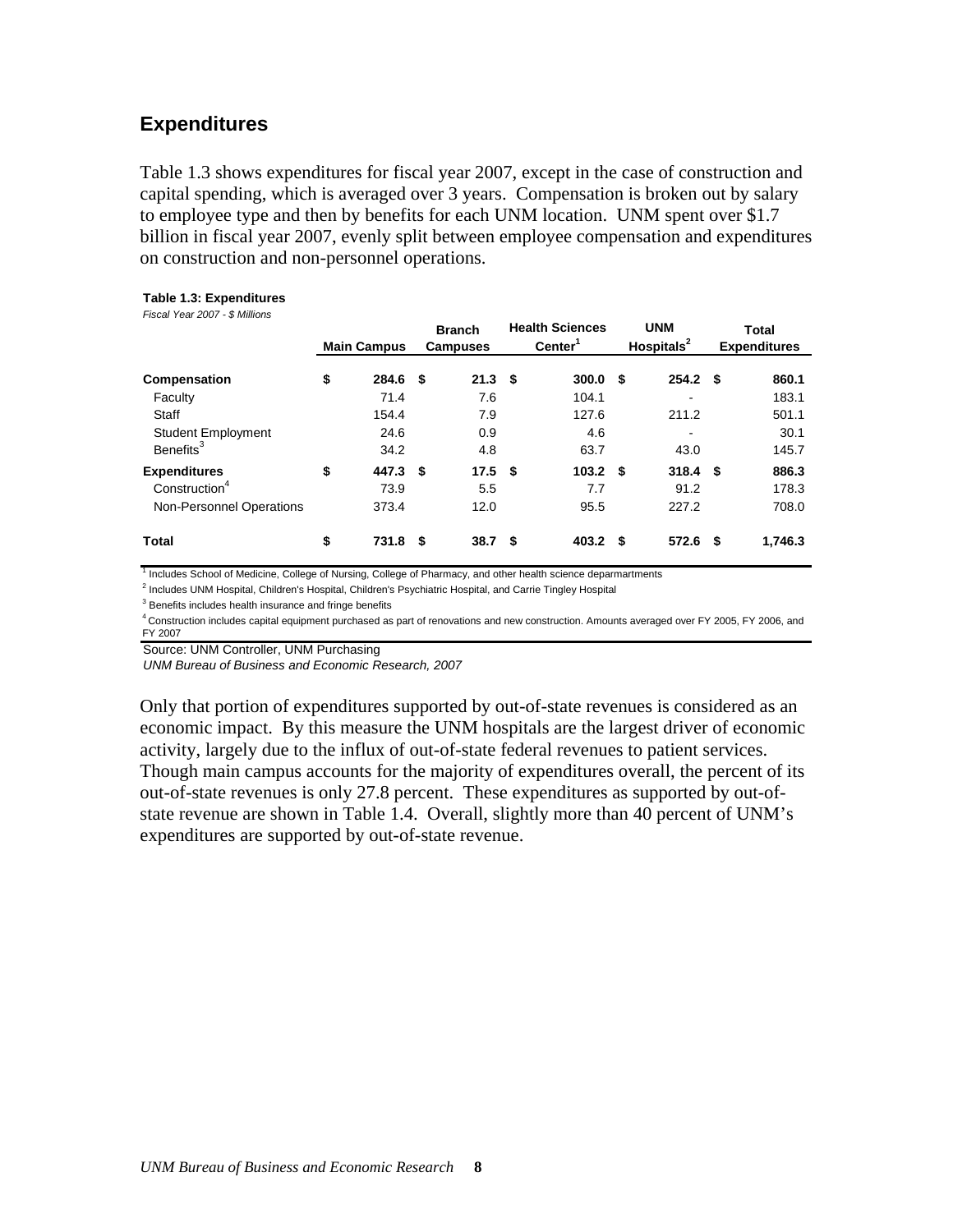#### **Table 1.4: Expenditures Supported by Out-of-State Revenue**

*Fiscal Year 2007 - \$ Millions*

|                                     | Total<br><b>Expenditure</b> |         | Out-of-State<br>Percentage | <b>Supported</b><br><b>Expenditure</b> |       |
|-------------------------------------|-----------------------------|---------|----------------------------|----------------------------------------|-------|
|                                     |                             |         |                            |                                        |       |
| Main Campus                         | \$                          | 731.8   | 27.8%                      | \$                                     | 203.2 |
| <b>Branch Campuses</b>              |                             | 38.7    | 17.0%                      |                                        | 6.6   |
| Health Sciences Center <sup>1</sup> |                             | 403.2   | 43.2%                      |                                        | 174.2 |
| UNM Hospitals <sup>2</sup>          |                             | 572.6   | 57.0%                      |                                        | 326.1 |
| <b>Total</b>                        | \$                          | 1,746.3 |                            | S                                      | 710.1 |

<sup>1</sup> Includes School of Medicine, College of Nursing, College of Pharmacy, and other health science deparmartments

<sup>2</sup> Includes UNM Hospital, Children's Hospital, Children's Psychiatric Hospital, and Carrie Tingley Hospital

Source: UNM Controller, UNM Purchasing

*UNM Bureau of Business and Economic Research, 2007*

The final step in determining the economic activity resulting from UNM is to account for the amount of UNM expenditures that are "leaked" out of state. That is, the amount of expenditures that go to purchasing goods and services from other states or internationally. New Mexico has a relatively small manufacturing and industrial base compared to other states and so we might expect fairly small portions of expenditures to be spent locally. Indeed, 45 percent of operations expenditures are purchased outside of New Mexico. However, UNM construction and health insurance expenditures are treated at 100 percent local for the purposes of this study, though the purchases of supplies for both industry sectors will occur both in-state and out-of-state as indicated by the Implan model. This, combined with model estimates for UNM health insurance spending, brings the total local expenditure percentages to those shown in Table 1.5.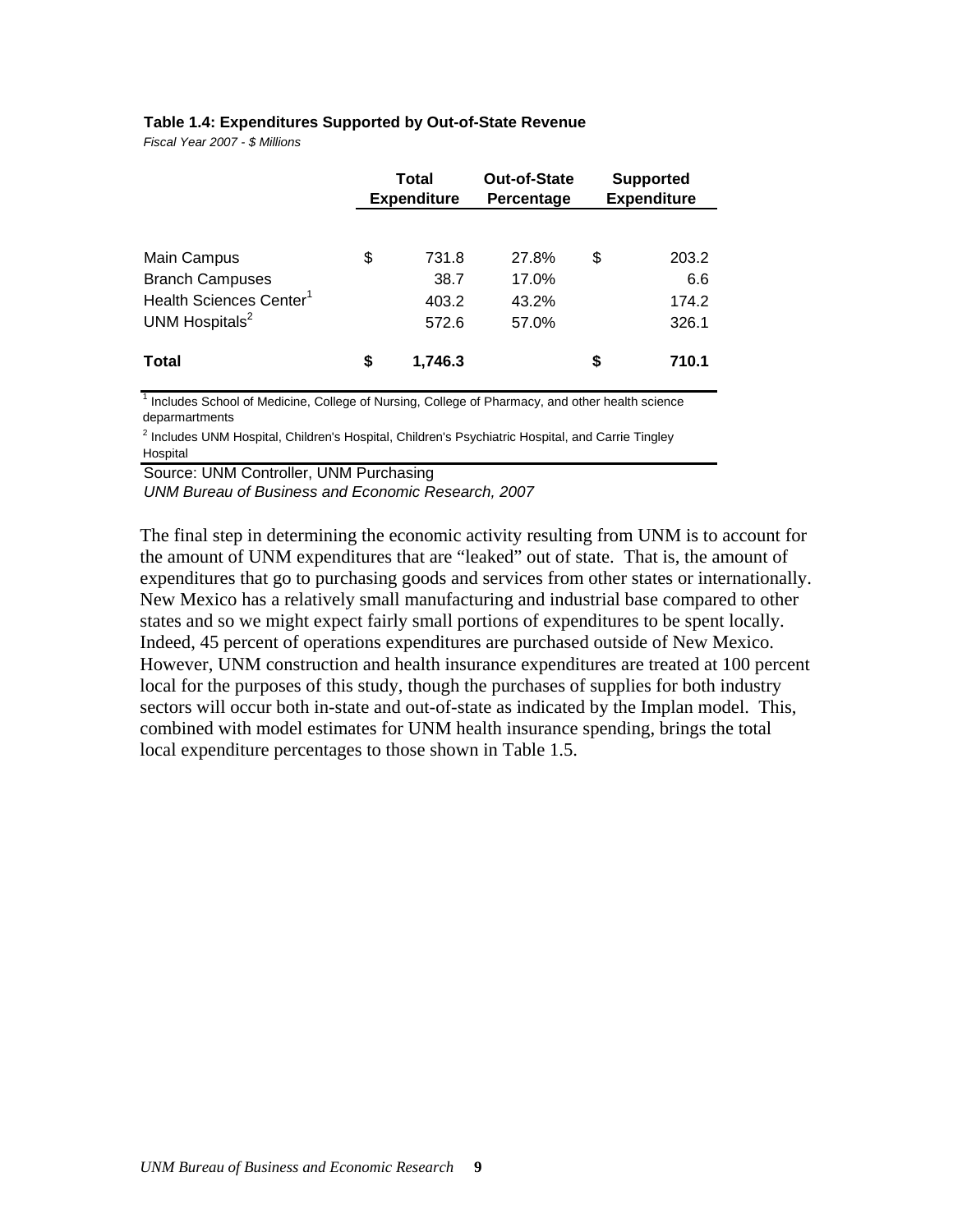#### <span id="page-14-0"></span>**Table 1.5: Supported Expenditures Spent Locally**

*Fiscal Year 2007 - \$ Millions*

|                                                                                                            | <b>Supported</b><br><b>Expenditure</b> |                                | Local<br><b>Expenditure</b><br>Percentage | Local<br><b>Expenditure</b> |                                |
|------------------------------------------------------------------------------------------------------------|----------------------------------------|--------------------------------|-------------------------------------------|-----------------------------|--------------------------------|
| Main Campus<br><b>Branch Campuses</b><br>Health Sciences Center <sup>1</sup><br>UNM Hospitals <sup>2</sup> | \$                                     | 203.2<br>6.6<br>174.2<br>326.1 | 77.6% \$<br>83.5%<br>87.8%<br>78.0%       |                             | 157.7<br>5.5<br>153.0<br>254.4 |
| <b>Total</b>                                                                                               | S                                      | 710.1                          | $80.4\%$ \$                               |                             | 570.6                          |

<sup>1</sup> Includes School of Medicine, College of Nursing, College of Pharmacy, and other health science deparmartments

<sup>2</sup> Includes UNM Hospital, Children's Hospital, Children's Psychiatric Hospital, and Carrie Tingley **Hospital** 

Source: UNM Controller, UNM Purchasing

*UNM Bureau of Business and Economic Research, 2007*

Non-resident student expenditures are included in out-of-state revenues shown in Table 1.2, except miscellaneous spending of \$10.1 million, which was included in household spending.

Table 1.5 shows the total direct impact of UNM on the economy of New Mexico as \$362.5 million. This serves as the primary input for determining the overall economic impacts of UNM.

### **Employment**

Though not explicitly used to estimate impacts, it is useful to consider how the process described above applies to employment. As of December 2006, the full-time equivalent number of jobs at UNM was 14,932, including more than 5,000 at UNM hospitals. The number of employees supported by out-of-state revenues is 6,045, about 40 percent of overall employment.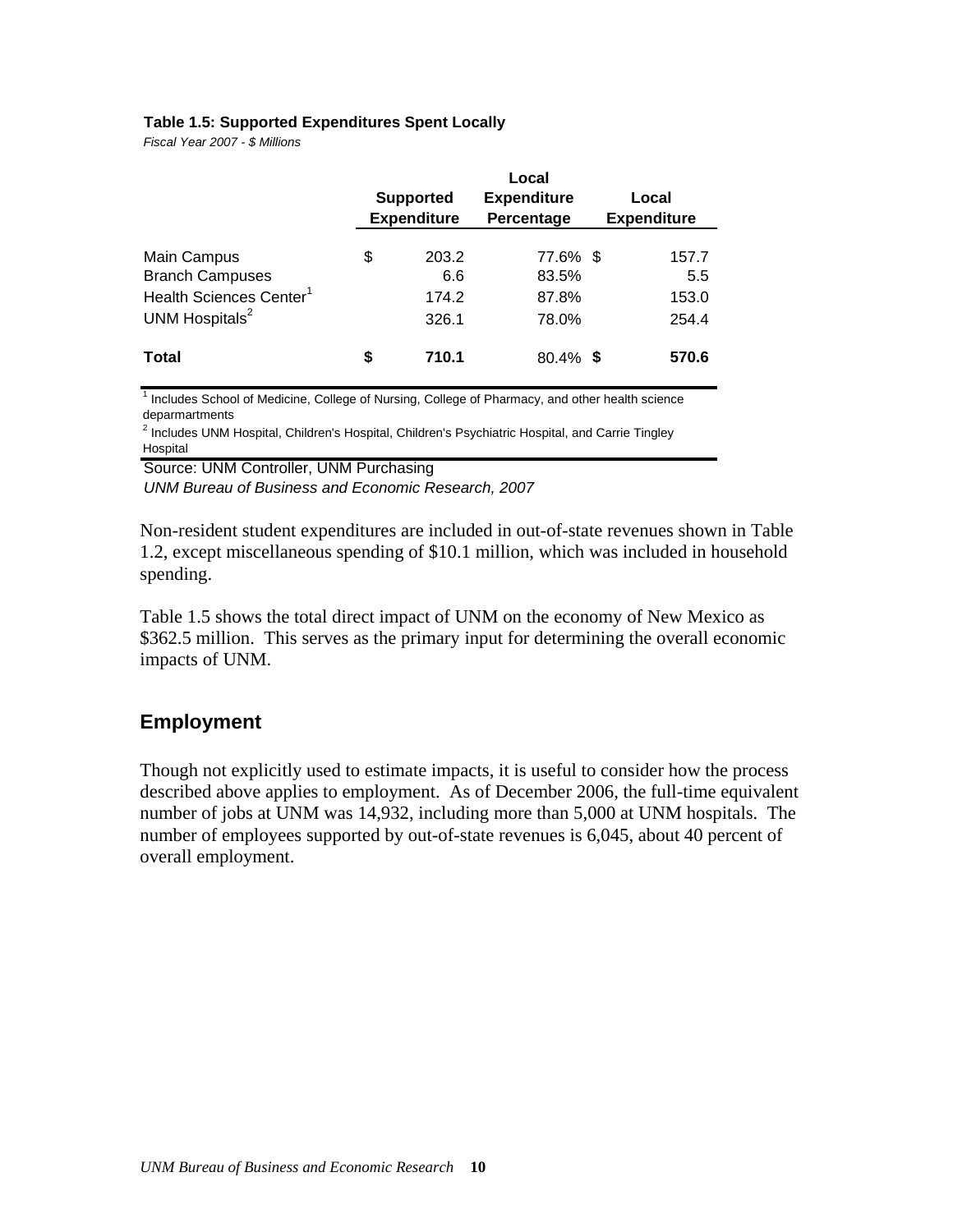#### <span id="page-15-0"></span>**Table 1.6: Employment by Site**

*FTE's as of December 2006*

|                                       | Faculty | Start <sup>1</sup> | Students <sup>1</sup> | Total<br><b>Employment</b> | %<br><b>Supported</b> | <b>Supported</b><br><b>Employment</b> |
|---------------------------------------|---------|--------------------|-----------------------|----------------------------|-----------------------|---------------------------------------|
| Main Campus                           | 1,265   | 3.424              | 1.336                 | 6,025                      | 27.8%                 | 1,672                                 |
| <b>Branch Campuses</b>                | 254     | 307                | 66                    | 626                        | 17.0%                 | 106                                   |
| Health Sciences Center <sup>2,3</sup> | 1,308   | 1,798              | 166                   | 3,272                      | 43.2%                 | 1,414                                 |
| UNM Hospitals <sup>4</sup>            | ٠       | 5,009              | ٠                     | 5,009                      | 57.0%                 | 2,853                                 |
| <b>Total</b>                          | 2.827   | 10.537             | 1.568                 | 14.932                     | 40.5%                 | 6,045                                 |

 $1$  Part-time staff and students weighted by 0.5 to arrive at full-time equivalents

<sup>2</sup> Includes School of Medicine, College of Nursing, College of Pharmacy, and other health science deparmartments

 $3$  HSC students include medical residents

<sup>3</sup> Includes UNM Hospital, Children's Hospital, Children's Psychiatric Hospital, and Carrie Tingley Hospital

Source: UNM Controller, UNM Institutional Research

*UNM Bureau of Business and Economic Research, 2007*

### **Salaries and Income**

Wages and salaries are shown in Table 1.3 and total \$714.4 million in fiscal year 2007. This income was allocated to location and income category based on the income and location distributions present in the employee roster provided by the Controller's Office for December 2006. The resulting income estimates were adjusted for the portion that was supported by out-of-state revenue using the same percentages as in Table 1.4 and Table 1.6. This result, which measures payments by UNM to employees supported by out-of-state revenues, was then further adjusted to account for taxes as shown in Table 1.7.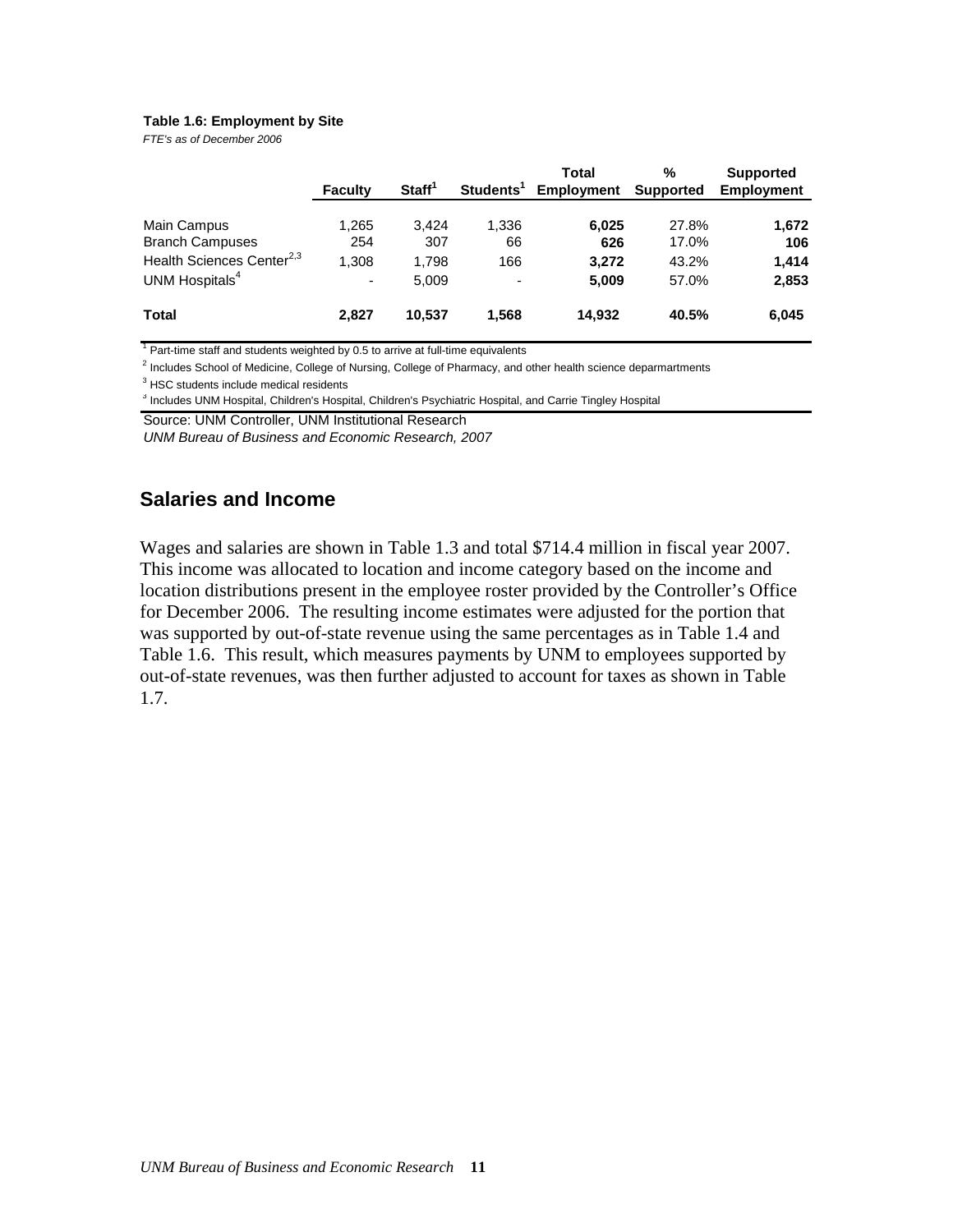## **Table 1.7: Estimation of Disposable Income<sup>1</sup>**

*Fiscal Year 2007 \$ Millions*

| <b>Income Class</b> | <b>Supported</b><br><b>Income</b> | <b>Disposable</b><br><b>Income Factor</b> | <b>Disposable</b><br><b>Income</b> |
|---------------------|-----------------------------------|-------------------------------------------|------------------------------------|
|                     |                                   |                                           |                                    |
| \$0-\$10,000        | 10.1                              | 86.4%                                     | 8.8                                |
| \$10,001-\$15,000   | 5.2                               | 85.7%                                     | 4.4                                |
| \$15,001-\$25,000   | 23.6                              | 84.6%                                     | 20.0                               |
| \$25,001-\$35,000   | 33.4                              | 80.2%                                     | 26.8                               |
| \$35,001-\$50,000   | 59.3                              | 81.4%                                     | 48.3                               |
| \$50,001-\$75,000   | 70.9                              | 73.5%                                     | 52.1                               |
| \$75,001-\$100,000  | 35.1                              | 75.3%                                     | 26.4                               |
| \$100,001-\$150,000 | 28.6                              | 70.6%                                     | 20.2                               |
| $$150.000+$         | 28.5                              | 63.9%                                     | 18.2                               |
| Total               | \$<br>294.7                       | 76.4% \$                                  | 225.1                              |

 $1$  The distribution of income by income class was determined using December 2006 salaries provided by the UNM Controller's Office

Source: UNM Controller, FY 2007 Annual Report Draft, Implan Pro 2.0 *UNM Bureau of Business and Economic Research, 2007*

After these adjustments were made to arrive at disposable income supported by out-ofstate revenues, miscellaneous student expenditures of \$10.1 million were included in the total direct impact of disposable income spending.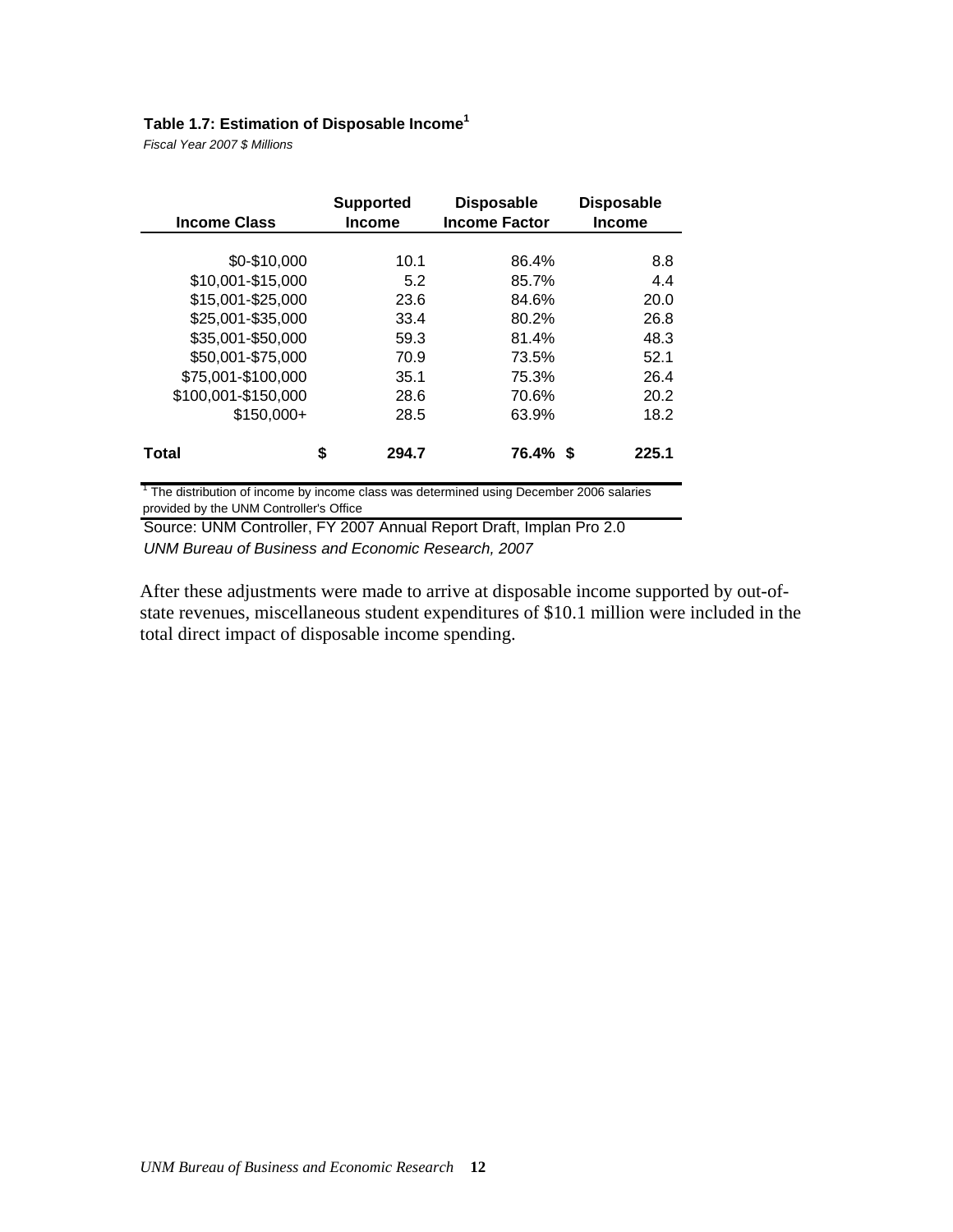## <span id="page-17-0"></span>**Impacts**

Following the methodology outlined previously, the total economic impacts of UNM are determined using the total revenues that originate from outside New Mexico and the portion of expenditures supported by those revenues that are spent locally, as well as the spending from non-resident students and the employees of UNM. The overall direct impact of UNM was \$581.6 million dollars. The derivative impacts of this direct economic activity by location are shown in Table 1.8.

## **Output**

The \$581.6 million in direct output supported by out-of-state funds led to an additional \$516 million in indirect and induced economic activity. In other words, by attracting the funds necessary to support \$581.6 in expenditures, UNM generated a total of \$1,097.6 million in economic activity for the state of New Mexico in fiscal year 2007. The accompanying multiplier is 1.887. The majority of this activity was a result of UNM hospitals by virtue of the relatively large portion of their revenues that originate from outside the state. Main campus and the Health Sciences Center also generate significant activity, while the branch campuses are responsible for much smaller amounts.

## **Employment**

Out-of-state revenue directly supported 6,045 full-time equivalent employees and generated an additional 5,394 jobs due to indirect and induced economic activity, for a total of 11,439 jobs. As with output, UNM hospitals provide the larges number of jobs, followed by main campus and the Health Sciences Center. The overall employment multiplier is 1.892.

### **Income**

The \$294.7 million in income supported by out-of-state revenues results in more than \$144.8 million in additional income through indirect and induced activity for a total of \$439.6 million in labor income. Here the Health Sciences Center contributes an overall higher amount that the main campus, with UNM hospitals still being the largest generator of economic activity. The income multiplier for all locations is 1.492.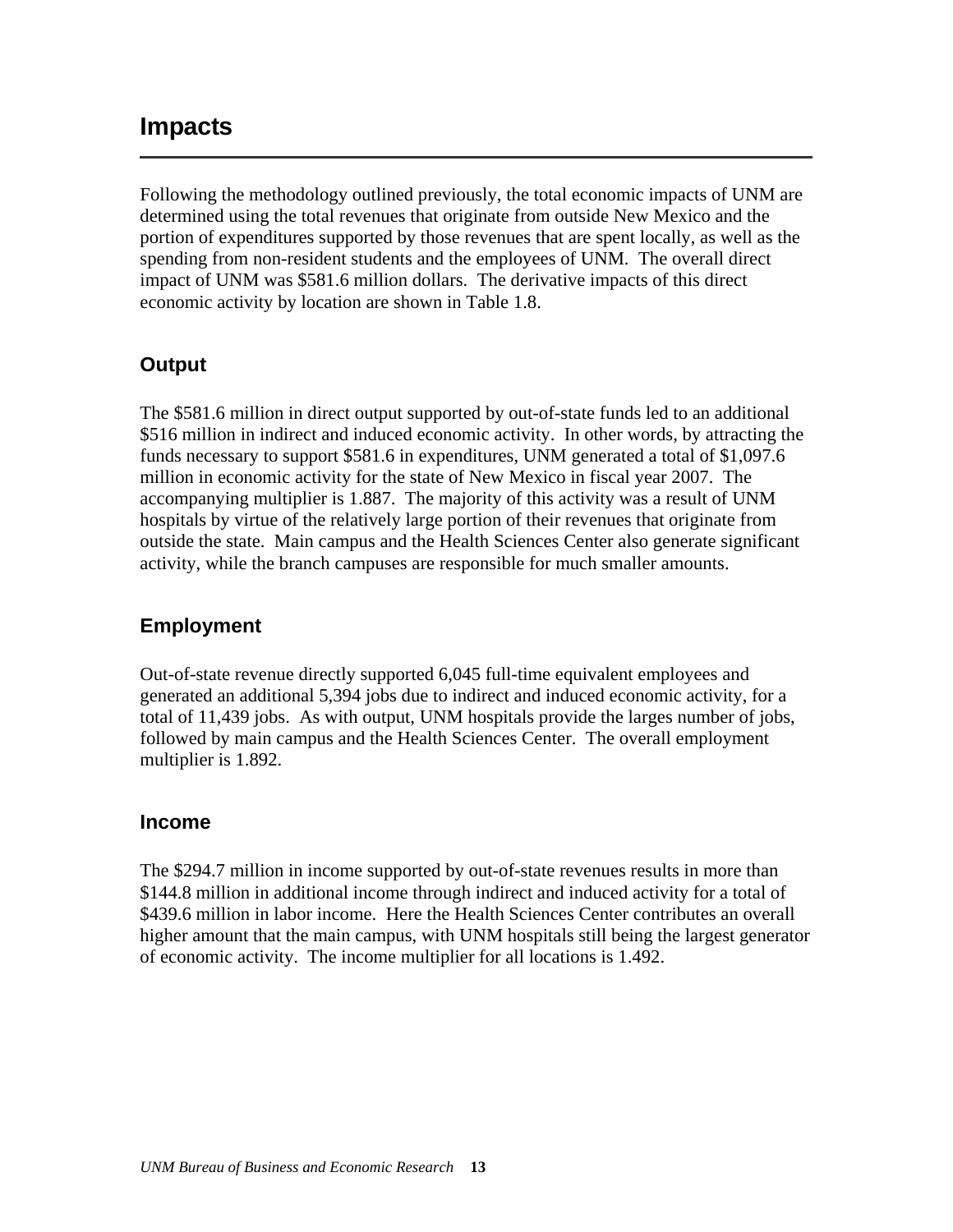|                                     | <b>Direct</b> | <b>Induced</b>                 | Total        | <b>Multiplier</b> |
|-------------------------------------|---------------|--------------------------------|--------------|-------------------|
| Output <sup>4</sup>                 |               | Fiscal Year 2007 - \$ Millions |              |                   |
| Main Campus                         | 159.8         | 170.6                          | 330.4        | 2.068             |
| <b>Branch Campuses</b>              | 5.6           | 4.8                            | 10.4         | 1.855             |
| Health Sciences Center <sup>2</sup> | 156.3         | 119.0                          | 275.4        | 1.761             |
| UNM Hospitals <sup>3</sup>          | 259.8         | 221.5                          | 481.3        | 1.853             |
| <b>Total</b>                        | \$<br>581.6   | 516.0<br>S                     | 1,097.6<br>S | 1.887             |
| Income <sup>5</sup>                 |               | Fiscal Year 2007 - \$ Millions |              |                   |
| Main Campus                         | 69.5          | 44.0                           | 113.5        | 1.634             |
| <b>Branch Campuses</b>              | 2.8           | 1.3                            | 4.1          | 1.474             |
| Health Sciences Center <sup>2</sup> | 102.1         | 32.8                           | 134.9        | 1.321             |
| UNM Hospitals <sup>3</sup>          | 120.3         | 66.7                           | 187.0        | 1.555             |
| <b>Total</b>                        | \$<br>294.7   | 144.9<br>\$                    | \$<br>439.6  | 1.492             |
| Employment <sup>6</sup>             |               | FTE's as of December 2006      |              |                   |
| Main Campus                         | 1,672         | 1,827                          | 3,499        | 2.092             |
| <b>Branch Campuses</b>              | 106           | 51                             | 158          | 1.484             |
| Health Sciences Center <sup>2</sup> | 1,414         | 1,286                          | 2,700        | 1.910             |
| UNM Hospitals <sup>3</sup>          | 2,853         | 2,229                          | 5,082        | 1.781             |
| <b>Total</b>                        | 6,045         | 5,394                          | 11,439       | 1.892             |

### **Table 1.8: Economic Impact of UNM on the State of New Mexico by Site1**

 $1$  Excludes componenets such as foundations, earnings of alumni, and technology attraction

<sup>2</sup> Includes School of Medicine, Colleges of Nursing, College of Pharmacy and other health science departments

<sup>3</sup> Includes UNM Hospital, Children's Hospital, Children's Psychiatric Hospital, and Carrie Tingley Hospital

 $4$  Output = University expenditures supported by out-of-state revenue and student expenditures (excluding out-of-state spending)

 $5$  Income = Salaries supported by out-of-state revenue

 $6$  Employment = Full-time equivalents supported by out-of-state revenue

Source: BBER analysis using Implan Pro 2.0

*UNM Bureau of Business and Economic Research, 2007*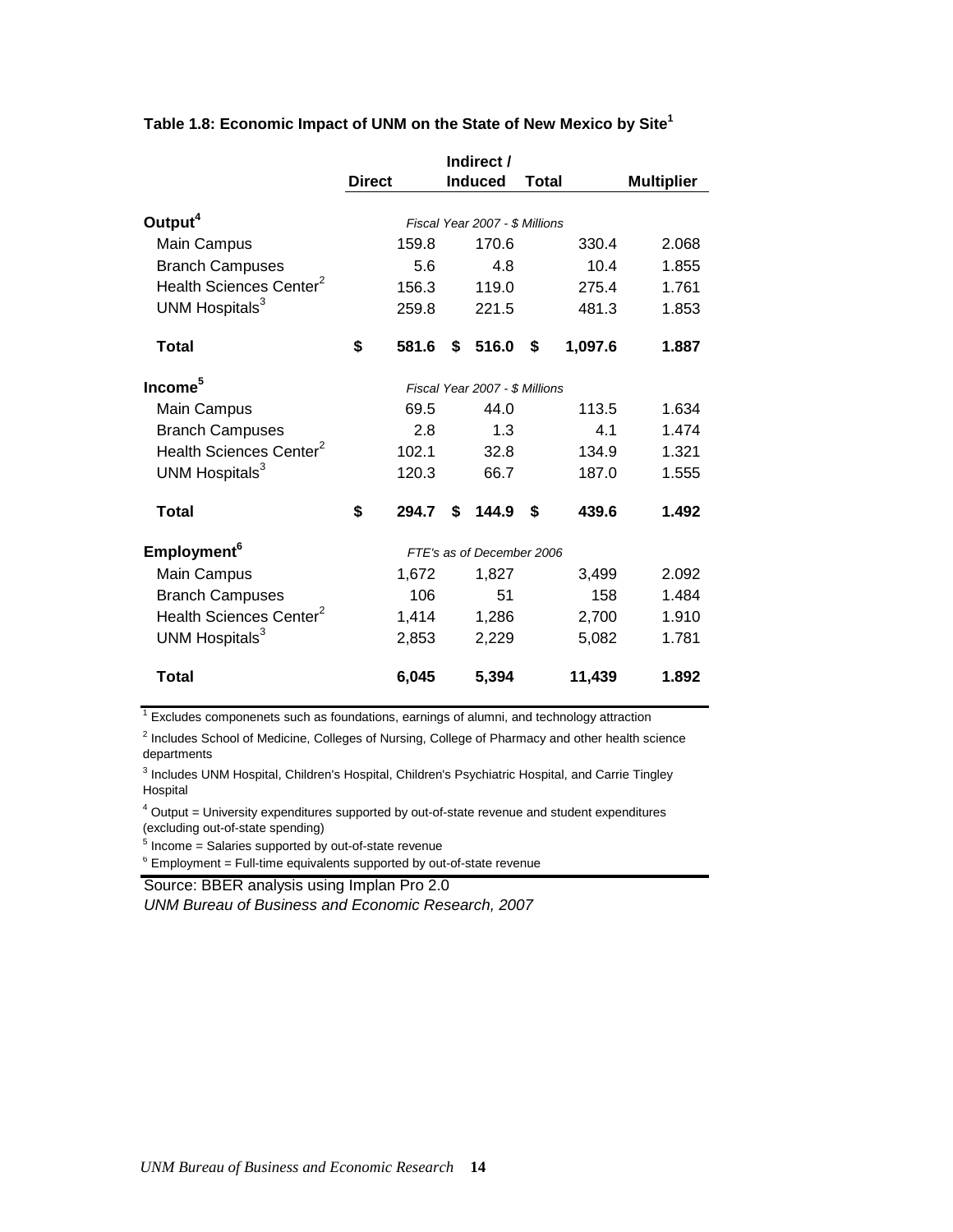## <span id="page-19-0"></span>**Conclusion**

The overall economic impacts of UNM are quite large, and yet there are several ways in which the impacts discussed here may under or overstate the case. In the interest of full disclosure of information and an attempt to arrive at the most accurate estimate of economic impact possible, it is always useful to discuss the limitations and drawbacks of a given method.

To begin with, our assumptions about construction being entirely in state are consistent with typical impact analyses, but likely overstate the impacts of UNM due to leakages that occur when out-of-state contractors are hired for major projects. In such cases, though the majority of jobs may be held by New Mexico residents, the profits accruing to the out-of-state contractor as well as part of the earnings of employees brought from out-of-state leak out of the New Mexico economy.<sup>[3](#page-19-1)</sup>

A similar trend may be found in our assumptions about UNM benefits spending. Implan estimates that 40 percent of the activity of insurance output is local. In truth, given UNM's association with Lovelace and United Healthcare and the national nature of health insurance, this number may be significantly smaller. However, there are arguments for it being large as well, as a significant portion of that money returns to New Mexico to cover medical expenses.

On the other hand, UNM clearly plays a major role in the New Mexico economy and is intimately connected with many leading technological and industrial developments. Perhaps most clearly though, it is responsible for the education and equipping of a large percent of New Mexico's workforce with the skills necessary for higher paying and more productive jobs. This plays a role not just in giving residents an opportunity to increase their income, but also in creating a skilled workforce capable of attracting companies that are considering New Mexico as a business location. None of these less tangible impacts is included in this impact study.

Student spending is intimately tied to UNM revenues and given the limited time available it was difficult to untangle with certainty the non-resident student spending on tuition and other school-related expenses from UNM revenues. It is likely that some portion of nonresident student miscellaneous expenses is already captured in some category of UNM revenues. Miscellaneous non-resident student expenses only total \$10.1 million, so the effect of double counting this would be small.

In the end, economic impact studies can only hope to minimize the effects of factors that have been under or overstated and to achieve the best estimate possible for the task at hand. It is BBER's hope that we have succeeded in doing this here.

<span id="page-19-1"></span> $\overline{a}$  $3$  Some portion, perhaps large, of earnings for out-of-state workers will be spent locally. However a significant amount is likely to leave the state as workers send money to their families. Only the part of income necessary for living expenses would then be left in New Mexico.